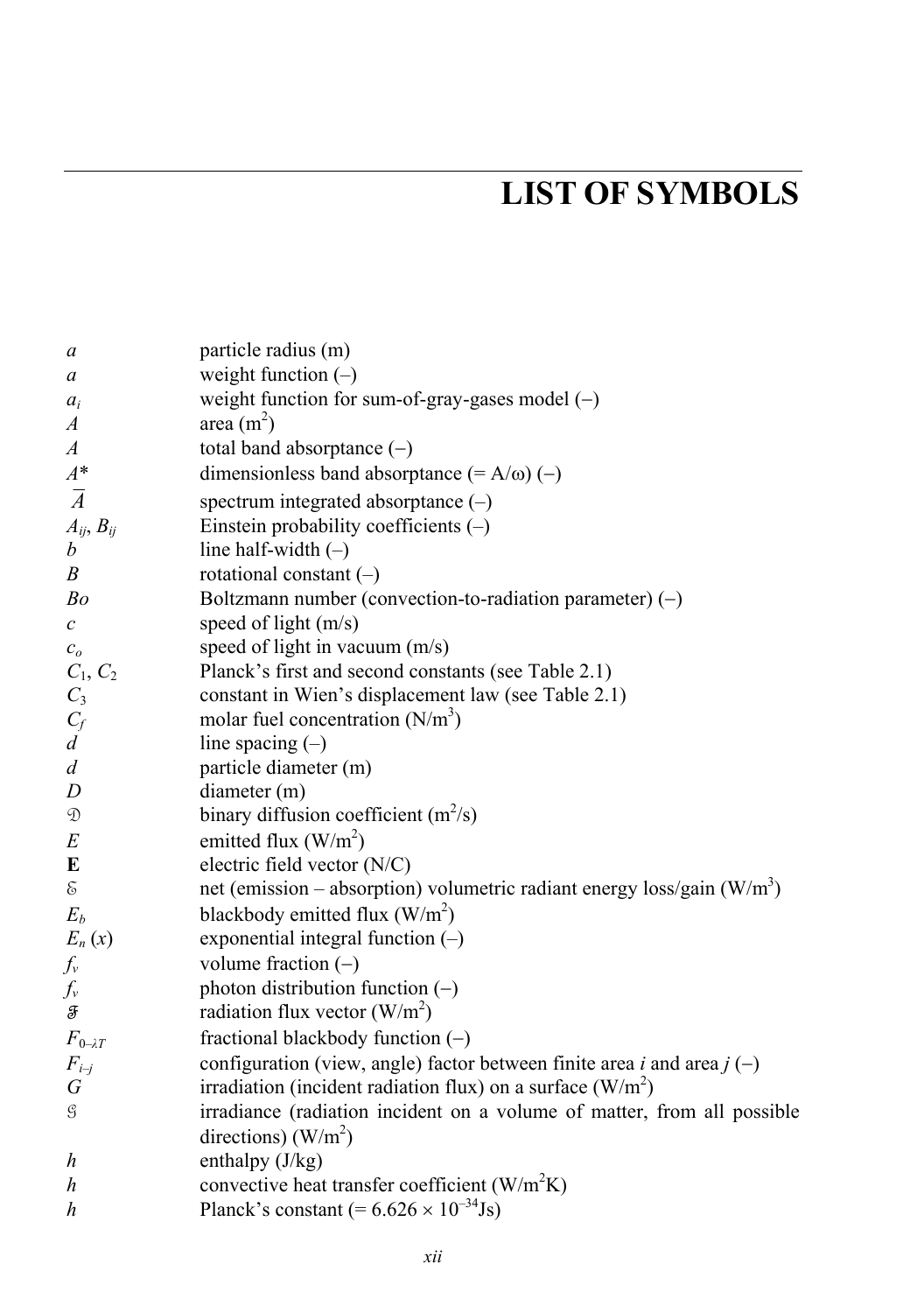| $\bf H$                                            | magnetic field vector $(-)$                                                   |
|----------------------------------------------------|-------------------------------------------------------------------------------|
| $\Delta H_{fg}$                                    | latent heat of vaporization (J/kg)                                            |
| i                                                  | unit vector in the x-direction $(-)$                                          |
| Ι                                                  | intensity of radiation (radiance) ( $W/m^2 \cdot sr$ )                        |
| $I_b$                                              | blackbody intensity of radiation (= $\sigma T^4/\pi$ ) (W/m <sup>2</sup> ·sr) |
| j                                                  | unit vector in the y-direction $(-)$                                          |
| $\,$                                               | rotational quantum number $(-)$                                               |
| $\,$                                               | radiosity (radiation flux leaving a surface) $(W/m^2)$                        |
| $\boldsymbol{k}$                                   | thermal conductivity $(W/m K)$                                                |
| $\boldsymbol{k}$                                   | Boltzmann constant (= $1.3807 \times 10^{-23}$ J/K)                           |
| $\boldsymbol{k}$                                   | imaginary part of complex index of refraction $(-)$                           |
| k                                                  | unit vector in the z-direction $(-)$                                          |
| l,m,n                                              | direction cosines with x-, y-, z-axis $(-)$                                   |
| L                                                  | length $(m)$                                                                  |
| $L_m$                                              | mean beam length (m)                                                          |
| $L_o$                                              | geometric mean beam length (m)                                                |
| m                                                  | mass flux $(kg/m^2s)$                                                         |
| m                                                  | complex index of refraction $(-)$                                             |
| n                                                  | real part of complex index of refraction $(-)$                                |
| n                                                  | self-broadening exponent in Eq. $(4.58)$ (-)                                  |
| n                                                  | unit vector normal to real or imaginary surface $(-)$                         |
| N                                                  | number of particles per unit volume $(\frac{\#}{m^3})$                        |
| Nu                                                 | Nusselt umber $(-)$                                                           |
| p                                                  | pressure $(N/m2)$                                                             |
| $\mathcal G$                                       | radiation pressure $(N/m2)$                                                   |
| $P_l$                                              | Legendre polynominals $(-)$                                                   |
| Pr                                                 | Prandtl number $(-)$                                                          |
| $q_{\rm }$                                         | heat flux $(W/m^2)$                                                           |
| q                                                  | heat flux vector $(W/m^2)$                                                    |
| $\frac{\mathcal{Q}}{\mathcal{Q}}$                  | heat transfer rate (W)                                                        |
|                                                    | Mie efficiency factor $(-)$                                                   |
| r                                                  | radial coordinate (m)                                                         |
| r                                                  | position vector (m)                                                           |
| R                                                  | radius (m)                                                                    |
| R                                                  | universal gas constant $(= 8.3145 \text{J/mol K})$                            |
| Re                                                 | Reynolds number $(-)$                                                         |
| $\boldsymbol{S}$                                   | distance measured along the direction of ray propagation (m)                  |
| S                                                  | unit vector in the direction of ray propagation $(-)$                         |
| $\boldsymbol{S}$                                   | line-integrated absorption coefficient (line strength) $(-)$                  |
| $\mathcal{S}_{0}^{(n)}$                            | source function $(W/m^3)$                                                     |
| $\boldsymbol{S}$                                   | distance between two points in the medium (m)                                 |
| $\mathcal{S}_{0}^{(n)}$                            | flame speed $(m/s)$                                                           |
| S                                                  | Poynting vector $(W/m^2)$                                                     |
| $\frac{\text{St}}{S_i S_j}$ , $\overline{S_i G_k}$ | Stanton number $(-)$                                                          |
|                                                    | total exchange area in zone method $(m2)$                                     |
| t                                                  | time(s)                                                                       |
| $\boldsymbol{T}$                                   | temperature (K)                                                               |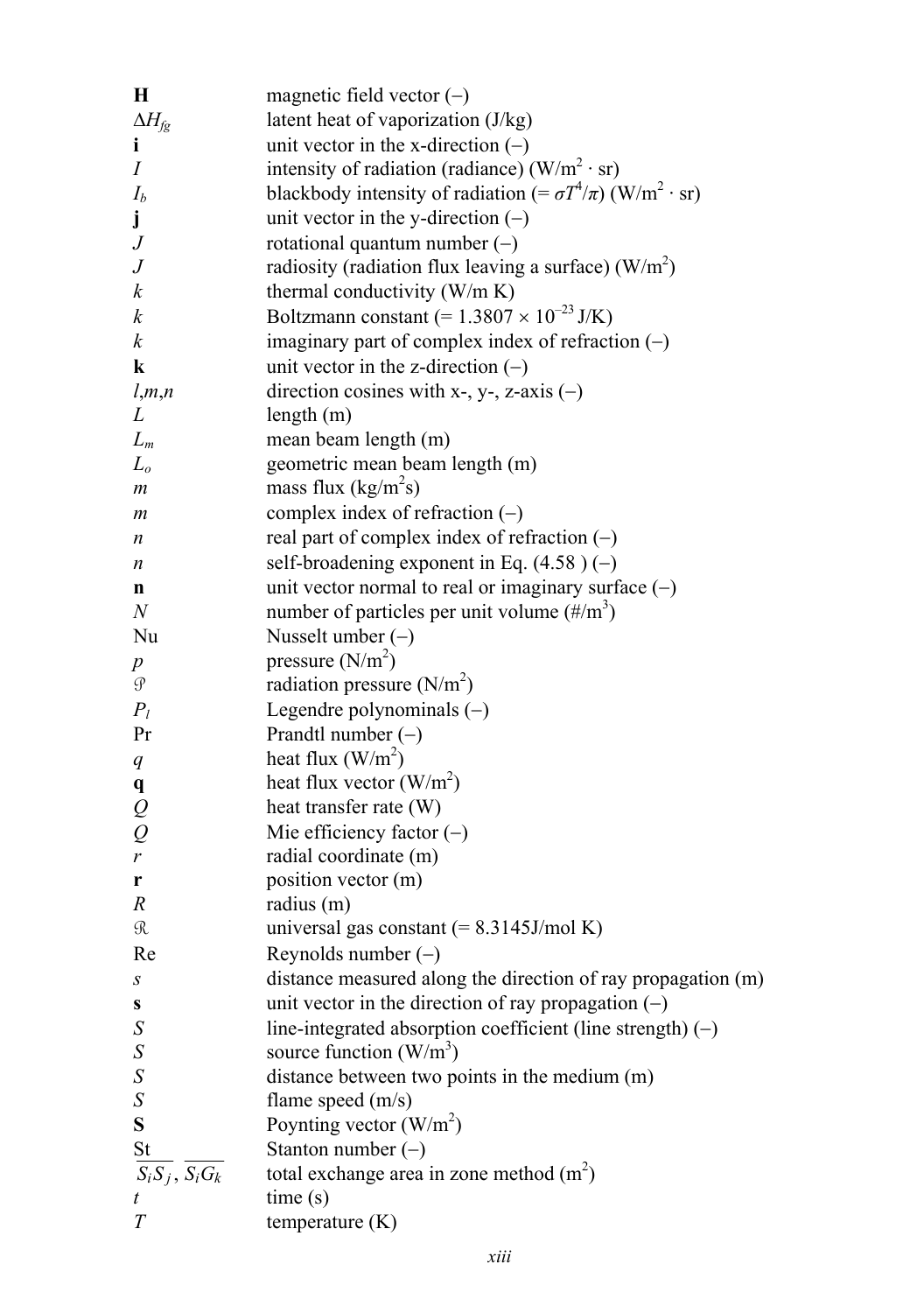| $\boldsymbol{u}$ | internal energy $(J/kg)$                               |
|------------------|--------------------------------------------------------|
| $\boldsymbol{u}$ | velocity in the x-direction $(m/s)$                    |
| $\boldsymbol{u}$ | scaling function for absorption coefficient $(-)$      |
| U                | overall heat transfer coefficient (W/m <sup>2</sup> K) |
| U                | radiant energy density $(J/m^3)$                       |
| $\mathcal V$     | vibrational quantum number $(-)$                       |
| $\mathcal V$     | velocity in the y-direction $(m/s)$                    |
| V                | velocity vector $(m/s)$                                |
| V                | volume $(m^3)$                                         |
| $W_i$            | quadrature weight $(-)$                                |
| W                | equivalent line width $(-)$                            |
| W                | molecular weight $(-)$                                 |
| x,y,z            | Cartesian coordinates (m)                              |
| $\boldsymbol{X}$ | optical length $(-)$                                   |
| $X_i$            | mole fraction of species $i(-)$                        |
| $Y_l^m$          | spherical harmonics $(-)$                              |
| $Y_i$            | mass fraction of species $I(-)$                        |

## **Greek Symbols**

| $\alpha$      | absorptivity or absorptance $(-)$                                                     |
|---------------|---------------------------------------------------------------------------------------|
| $\alpha$      | band-integrated absorption coefficient (band strength parameter) $(-)$                |
| $\alpha$      | thermal diffusivity (= $k/(\rho c_p)$ (m <sup>2</sup> /s)                             |
| $\beta$       | extinction coefficient (= $\kappa$ + $\sigma$ ) (m <sup>-1</sup> )                    |
| $\beta$       | line overlap (structure) parameter $(-)$                                              |
| $\Gamma$      | generalized diffusion coefficient $(m^2/s)$                                           |
| $\delta$      | Dirac-delta function $(-)$                                                            |
| $\delta_{ij}$ | Kronecker delta function $(-)$                                                        |
| $\mathcal E$  | emissivity or emittance $(-)$                                                         |
| $\mathcal E$  | electrical permittivity of matter $(C^2/Nm^2)$                                        |
| $\mathcal E$  | complex dielectric function (= $\varepsilon'$ – $\varepsilon''$ ) (-)                 |
| $\theta$      | polar angle (rad)                                                                     |
| Θ             | scattering angle (rad)                                                                |
| $\kappa$      | absorption coefficient $(m^{-1})$                                                     |
| $\lambda$     | wavelength $(\mu m)$                                                                  |
| $\mu$         | dynamic viscosity (kg/ms)                                                             |
| $\mu$         | magnetic permeability $(Ns^2/C^2)$                                                    |
| $\mu$         | direction cosine $(=\cos\theta)$ (-)                                                  |
| $\mathcal V$  | frequency (Hz)                                                                        |
| $\mathcal V$  | kinematic viscosity $(m^2/s)$                                                         |
| $\xi$         | direction cosine $(-)$                                                                |
|               | dimensionless coordinate $(-)$                                                        |
| $\rho$        | reflectivity or reflectance $(-)$                                                     |
| $\rho$        | density $(kg/m^3)$                                                                    |
| $\sigma$      | Stefan-Boltzmann constant (= $5.670 \times 10^{-8}$ W/m <sup>2</sup> K <sup>4</sup> ) |
| $\sigma$      | scattering coefficient $(m^{-1})$                                                     |
| $\tau$        | transmissivity $(-)$                                                                  |
|               |                                                                                       |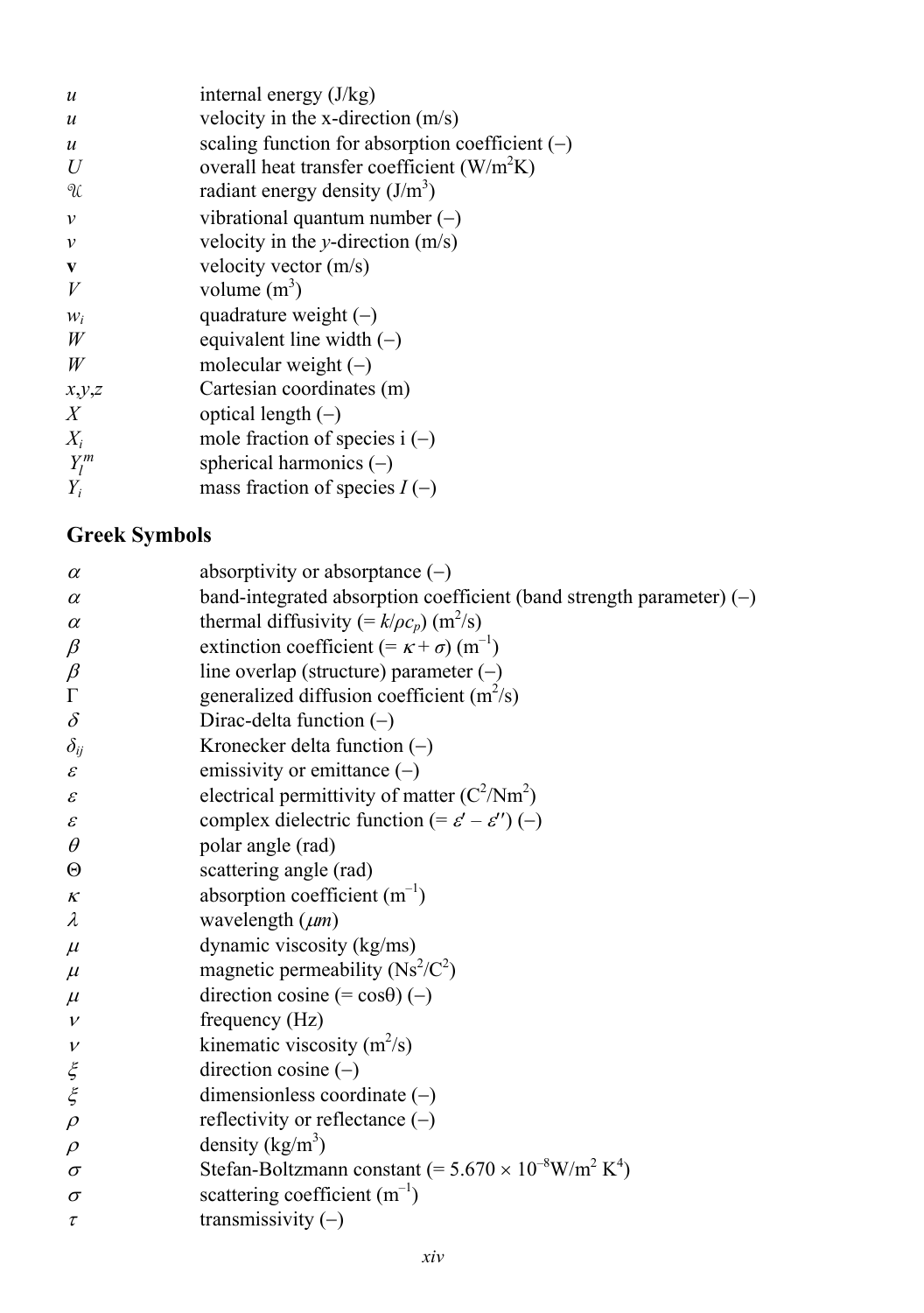| $\tau$           | optical distance or optical coordinate $(-)$                                          |
|------------------|---------------------------------------------------------------------------------------|
| Υ                | transmittance $(-)$                                                                   |
| $\phi$           | azimuthal angle (rad)                                                                 |
| $\phi$           | porosity $(-)$                                                                        |
| $\phi$           | general scalar variable ( $\rho$ , $u$ , $v$ , $w$ , $t_{\rho}$ , $T$ , $h$ , $Y_i$ ) |
| Φ                | scattering phase function $(-)$                                                       |
| $\omega$         | single scattering albedo (= $\sigma/\beta$ ) (-)                                      |
| $\omega$         | wave number $(1/cm)$                                                                  |
| $\omega$         | angular frequency (rad/s)                                                             |
| $\dot{\omega}_i$ | mass rate production of species $l$ (kg/m <sup>3</sup> s)                             |
| Ω                | solid angle (sr)                                                                      |
| χ                | particle size parameter $(-)$                                                         |
| $\chi_R$         | radiant fraction $(-)$                                                                |
|                  |                                                                                       |

## **Subscripts**

| 1,2                                         | at location "1" or "2"                           |
|---------------------------------------------|--------------------------------------------------|
| a                                           | absorption                                       |
| amb                                         | ambient                                          |
| av                                          | average                                          |
| b                                           | blackbody                                        |
| C                                           | chemical                                         |
| $\boldsymbol{c}$                            | collimated or beam flux                          |
| $\mathcal{C}_{0}^{(n)}$                     | collision or convection                          |
| $\overline{d}$                              | diffuse flux or droplet                          |
| D                                           | Doppler or based on diameter                     |
| $\epsilon$                                  | effective                                        |
| $\epsilon$                                  | extinction                                       |
| $\it eff$                                   | effective                                        |
| $\int$                                      | fuel or flame                                    |
|                                             | gas                                              |
| $\begin{bmatrix} g \\ i \\ j \end{bmatrix}$ | incident or dummy counter                        |
|                                             | rotational sate or dummy counter                 |
| $\boldsymbol{k}$                            | absorption coefficient variable or dummy counter |
| $\ell$                                      | leaving                                          |
| L                                           | at length                                        |
| mix                                         | mixture                                          |
| n                                           | normal direction                                 |
| 0                                           | reference value or in vacuum                     |
| p                                           | particle                                         |
| $\boldsymbol{P}$                            | Planck-mean                                      |
| $\boldsymbol{r}$                            | reflected                                        |
| $\boldsymbol{R}$                            | reflected component or radiation                 |
| $\overline{R}$                              | Rosseland-mean or at $r = R$                     |
| $\boldsymbol{S}$                            | along the path s or at surface                   |
| S                                           | solid or surroundings                            |
| S                                           | scattering                                       |